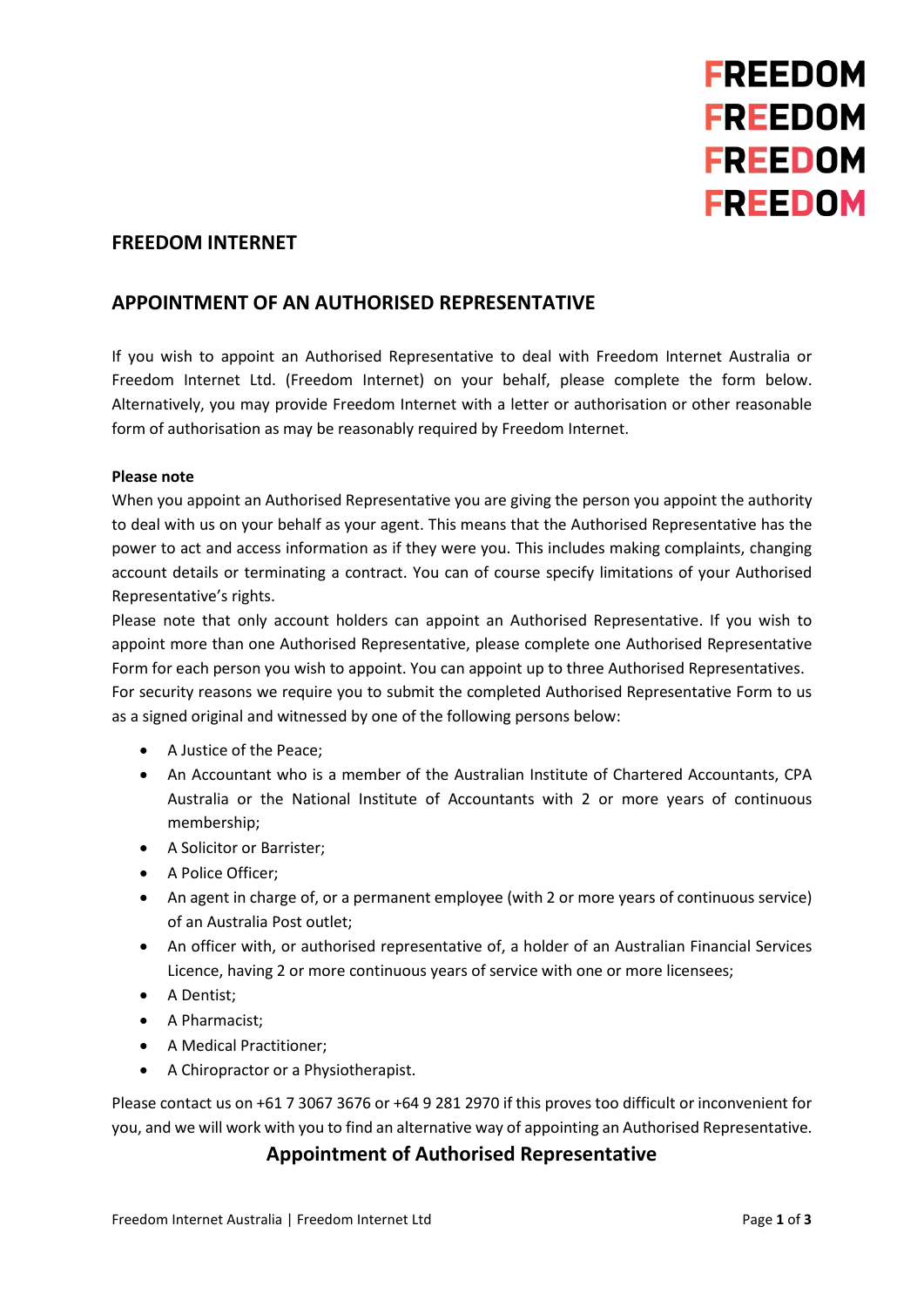

#### **Your details:**

Your Username – This may be your email address or a username you created previously.

\_\_\_\_\_\_\_\_\_\_\_\_\_\_\_\_\_\_\_\_\_\_\_\_\_\_\_\_\_\_\_\_\_\_\_\_\_\_\_\_\_\_\_\_\_\_\_\_\_\_\_\_\_\_\_\_\_\_\_\_\_\_\_\_\_\_\_

\_\_\_\_\_\_\_\_\_\_\_\_\_\_\_\_\_\_\_\_\_\_\_\_\_\_\_\_\_\_\_\_\_\_\_\_\_\_\_\_\_\_\_\_\_\_\_\_\_\_\_\_\_\_\_\_\_\_\_\_\_\_\_\_\_\_\_

\_\_\_\_\_\_\_\_\_\_\_\_\_\_\_\_\_\_\_\_\_\_\_\_\_\_\_\_\_\_\_\_\_\_\_\_\_\_\_\_\_\_\_\_\_\_\_\_\_\_\_\_\_\_\_\_\_\_\_\_\_\_\_\_\_\_\_\_

\_\_\_\_\_\_\_\_\_\_\_\_\_\_\_\_\_\_\_\_\_\_\_\_\_\_\_\_\_\_\_\_\_\_\_\_\_\_\_\_\_\_\_\_\_\_\_\_\_\_\_\_\_\_\_\_\_\_\_\_\_\_\_\_\_\_\_\_

\_\_\_\_\_\_\_\_\_\_\_\_\_\_\_\_\_\_\_\_\_\_\_\_\_\_\_\_\_\_\_\_\_\_\_\_\_\_\_\_\_\_\_\_\_\_\_\_\_\_\_\_\_\_\_\_\_\_\_\_\_\_\_\_\_\_\_\_

\_\_\_\_\_\_\_\_\_\_\_\_\_\_\_\_\_\_\_\_\_\_\_\_\_\_\_\_\_\_\_\_\_\_\_\_\_\_\_\_\_\_\_\_\_\_\_\_\_\_\_\_\_\_\_\_\_\_\_\_\_\_\_\_\_\_\_\_

Account holder's full name (note: you must be the account holder to appoint an Authorised Representative):

**"I wish to appoint the following person as my Authorised Representative": Your Authorised Representative's details**

Authorised Representative's full name:

Authorised Representative's telephone number:

Authorised Representative's email address (if applicable):

Authorised Representative's physical address:

Limitations of the Authorised Representative's rights (Specify anything that your Authorised Representative should NOT be allowed to do on your behalf. If left blank, the Authorised Representative has the power to act as if they were you.):

\_\_\_\_\_\_\_\_\_\_\_\_\_\_\_\_\_\_\_\_\_\_\_\_\_\_\_\_\_\_\_\_\_\_\_\_\_\_\_\_\_\_\_\_\_\_\_\_\_\_\_\_\_\_\_\_\_\_\_\_\_\_\_\_\_\_\_\_\_\_\_\_\_\_\_\_\_\_\_\_\_\_ \_\_\_\_\_\_\_\_\_\_\_\_\_\_\_\_\_\_\_\_\_\_\_\_\_\_\_\_\_\_\_\_\_\_\_\_\_\_\_\_\_\_\_\_\_\_\_\_\_\_\_\_\_\_\_\_\_\_\_\_\_\_\_\_\_\_\_\_\_\_\_\_\_\_\_\_\_\_\_\_\_\_ \_\_\_\_\_\_\_\_\_\_\_\_\_\_\_\_\_\_\_\_\_\_\_\_\_\_\_\_\_\_\_\_\_\_\_\_\_\_\_\_\_\_\_\_\_\_\_\_\_\_\_\_\_\_\_\_\_\_\_\_\_\_\_\_\_\_\_\_\_\_\_\_\_\_\_\_\_\_\_\_\_\_ \_\_\_\_\_\_\_\_\_\_\_\_\_\_\_\_\_\_\_\_\_\_\_\_\_\_\_\_\_\_\_\_\_\_\_\_\_\_\_\_\_\_\_\_\_\_\_\_\_\_\_\_\_\_\_\_\_\_\_\_\_\_\_\_\_\_\_\_\_\_\_\_\_\_\_\_\_\_\_\_\_\_

### **Appointment declaration:**

"I, \_\_\_\_\_\_\_\_\_\_\_\_\_\_\_\_\_\_\_\_\_\_\_\_\_\_\_\_\_\_\_\_\_\_\_\_\_\_\_\_\_\_\_\_\_\_\_\_\_\_\_, authorise Freedom Internet to deal with the above person as my Authorised Representative. I acknowledge that I am responsible for all acts of my Authorised Representative within the authority as described in this Appointment. Freedom Internet may assume that it is dealing with the Authorised Representative if they identify themselves as such when contacted at any of the contact numbers/addresses above. This appointment continues until I revoke it in writing."

\_\_\_\_\_\_\_\_\_\_\_\_\_\_\_\_\_\_\_\_\_\_\_\_\_\_\_\_\_\_\_\_\_\_\_\_\_\_\_\_\_\_\_\_\_\_\_\_\_\_\_\_\_\_\_\_\_\_\_\_\_\_\_\_\_\_\_\_

\_\_\_\_\_\_\_\_\_\_\_\_\_\_\_\_\_\_\_\_\_\_\_\_\_\_\_\_\_\_\_\_\_\_\_\_\_\_\_\_\_\_\_\_\_\_\_\_\_\_\_\_\_\_\_\_\_\_\_\_\_\_\_\_\_\_\_\_

#### **Signature:**

Place and date:

Account holder's signature: